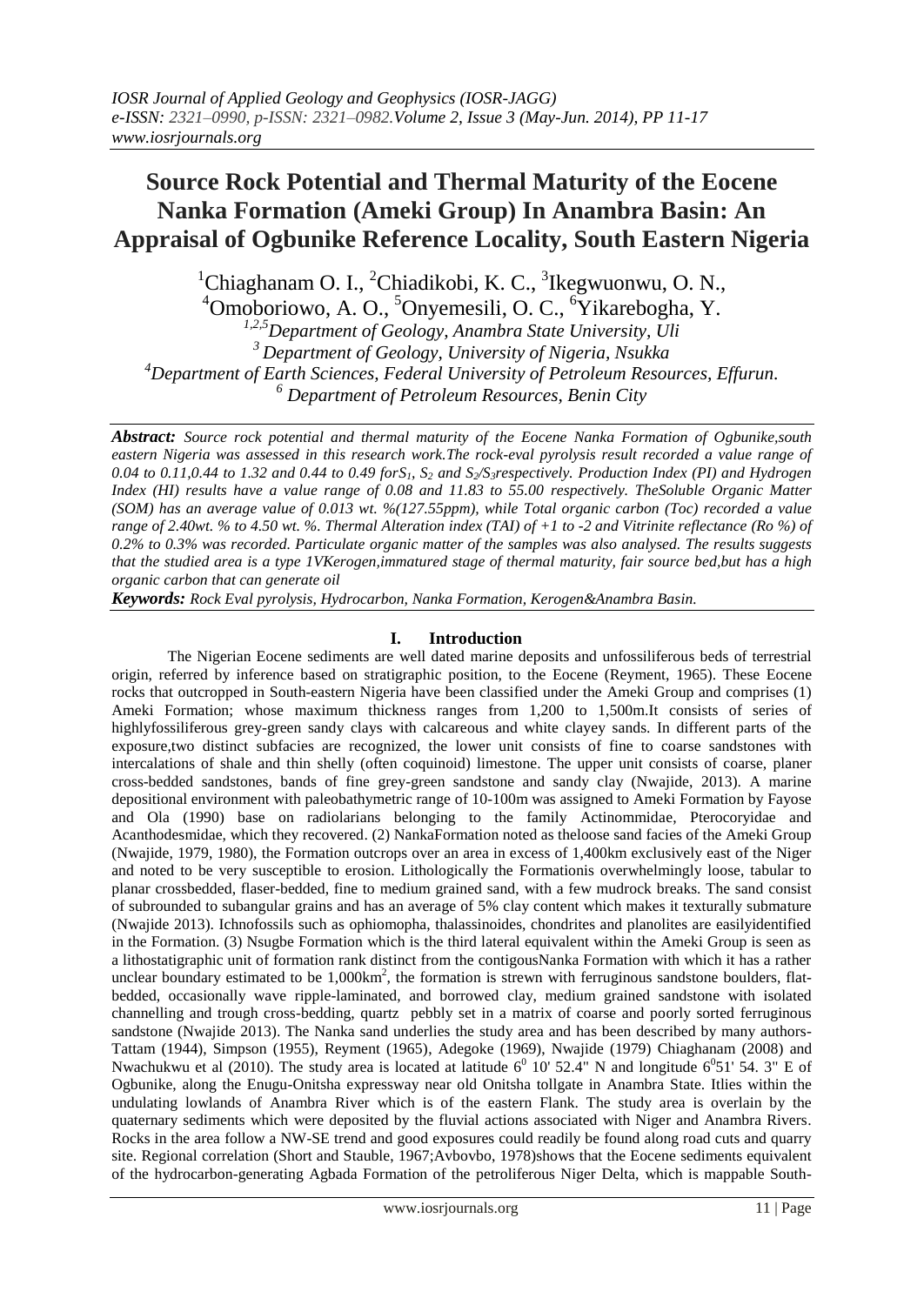wards. The renewed search for hydrocarbon in the inland basins has gone beyond seismic acquisition to stratigraphic and facies studies. Most of the world's largest oil blocks are located within the siliciclastic sedimentary environment and owe their diversity and stratigraphic heterogeneity to the diverse and different depositional environments in which they were deposited (Magoon and Dow, 1994 Nwachukwu et al 2011). The presence of Dark to greenish/grey shales at different horizon in the study area have shown to be of great consequence to the presence of high abundance and diversity of fossils and might be a good source rock. The objective of the study therefore is to evaluate the shale horizon in the study area with the aim of determining the hydrocarbon potential and maturity, which will serve as model for regional basin wide prediction of Eocene Nanka Formation in respect of hydrocarbon generation. See fig 1. The goalof this research is to show how geochemical screening technology is applied to petroleum exploration aimed towards determining richness, type and thermal maturity of Nanka Formation which is a necessary step towards determining the Stratigraphic and geographic extent of a pod of active source rock in a petroleum system (Peters and Cassa, 1994).



**Fig 1: Map of the Study Area with the photograph inserted**

#### **II. Geological Setting-**

Anambra Basin is located in the south-eastern part of Nigeria. The Basin is bounded to the North by Bida Basin and Northern NigeriaMassif, to the East by Benue Trough, to the West by West African Massif, and to the South by Niger Delta Complex (fig 2. map of Anambra Basin) The basinis a Cretaceous Basin having almost a roughly triangular shape with a total sediment thickness of about 9km, covers an area of about 40,000 sq.km. TheBasin is characterized by enormous lithological heterogeneity in both lateral and vertical extensions derived from a range of paleoenvironmentalsettings (Akaegbobi, 2005). Anambra Basin is a structural (synclinal) depression and one of the intracratonic basins in Nigeria whose origin is related to the separation of Africa from South America and the opening of South Atlantic Ocean (Ofoegbu, 1982). The basin developed due to the Santonian tectonic event which greatly affected Benue Trough, terminating sedimentation in the Abakaliki Basin but before then, sedimentation in southern Nigeria which started during Early Cretaceous was facilitated by the break-up ofthe African and South American continent resulting in the formation of Benue trough (Burke et al. 1970; Benkhelili, 1989). Sedimentation in the trough was controlled by three major tectonic phases which resulted in three successive depocentres (Murat, 1972; Oboh- Ikuenobe et al, 2005). The first phase (Albain – Santonian) was the period when Asu River Group, Eze-Aku and AwguFormations within the Abakaliki- Benue Trough were deposited. The second phase (Campanian-Eocene) was characterized by compressive movements along NE-SW axis which resulted in the folding and uplift of the trough into an anticlinorium. This forced the Anambra platform to subside and the depocenter to shift south- westwards to the newly formed Anambra Basin and the Afikpo Syncline on the other side of the anticlinorium in the southeast. The deposition of theNkporo Group, MamuFormation, Ajali Sandstone, NsukkaFormation, Imo Formation and the AmekiGroup then followed.Imo Formation and Ameki Groupwere later deposited. Third phase commenced toward the end of Eocene and this saw the structural inversion of the Abakiliki region further shifting the depocenter down dip to the south to form the Niger Delta basin. (Obi et al, 2001, Nwachukwu et al 2011). See Table 1.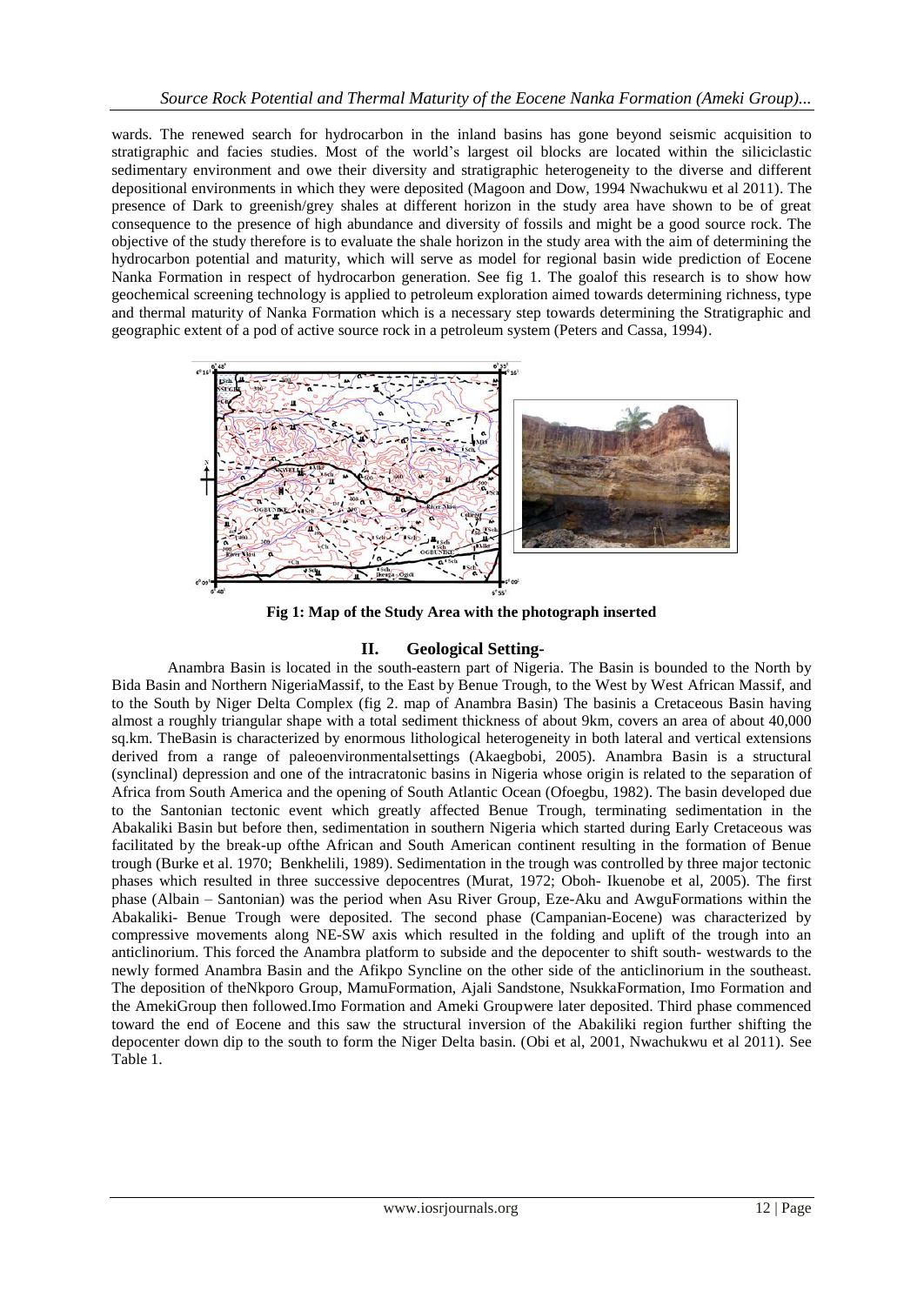

Fig. 2: Geologic Map of the Anambra Basin (adopted from Babatunde O.L. 2010)

| <b>AGE</b>                |                                   | ABAKALIKI-ANAMBRA BASIN                  | AFIKPO BASIN                             |  |  |  |
|---------------------------|-----------------------------------|------------------------------------------|------------------------------------------|--|--|--|
| 30 mv                     | Oligocana                         | Ogwashi-Asaba Formation                  | Ogwashi-Asaba Formation                  |  |  |  |
| 54.9 my                   | Eocene                            | Amekl/NankaFormation/Neugbe Sandstone    | Amekl Formation                          |  |  |  |
| 60 my                     | Paleocen e                        | Imo Formation                            | Imo Formation                            |  |  |  |
|                           |                                   | <b>Naukka Formation</b>                  | Naukka Formation                         |  |  |  |
| 73 my                     | <b>Maastrichtian</b>              | Ajaill Sandstone                         | Ajaill Sandstone                         |  |  |  |
|                           |                                   | Mamu Formation<br>Mamu Formation         |                                          |  |  |  |
| 83 my                     | Campanian                         | Nkporo/ Owelli Formation/Enugu Shale     | Nigoro Shale/Afikpo Sandstone            |  |  |  |
| 87.5 COV                  | Santonian                         | Non-deposition                           |                                          |  |  |  |
| 88.5mv                    | Contactan                         | Awgu Group (Agbani Sandstone/Awgu Shale) |                                          |  |  |  |
| 93 mv                     | Turonlan                          | Ezeaku Group)                            | Ezeaku Group (Incl Amaser)<br>Sandstone) |  |  |  |
| 100 my Cenomanian- Albian |                                   | Asu River Group                          | <b>ABU River Group</b>                   |  |  |  |
|                           | Aptian<br>Baremlan<br>Hauterivian | <b>Unamed Units</b>                      |                                          |  |  |  |
| Precambrian               |                                   | Basement Complex                         |                                          |  |  |  |

Table1: LithostratigraphicFrameworkofAnambraBasin (afterNwajide,1990)

## **III. Materials And Methods**

The location of the out crop section were carried out using Global positioning system application. The thickness of each lithological unit was taken using a measuring tape. The rock eval pyrolysis of the shales was carried out at gatammegeochem laboratory in Port-Harcourt Nigeria. The samples were heated in an inert atmosphere to 550°c using a special temperature programme, which produced  $S_1$ ,  $S_2$  and  $S_3$  peaks. The first peak  $(S_1)$  indicates hydrocarbon already present in the sample which are striped at the temperature of 300 $^{\circ}$ c.Second peak  $(S_2)$  indicates hydrocarbon that was generated due tothermal cracking of kerogen within the temperature range of 300-550°c. Thirdpeak  $(S_3)$  indicates CO<sub>2</sub> that are generated during the thermal cracking of kerogen. The temperature at maximum (T max) was recorded at  $S<sub>2</sub>$  peak by the instrument. Total organic carbon (Toc) and soluble organic matter (SOM) of the shale were also recorded; other important parameters such as Production Index (PI), Hydrogen Index (HI) and Oxygen Index(OI) were calculated and recorded.The rock eval pyrolysis were carried out on shale's recovered from units 25 and 28, while total organic carbon (Toc) and soluble organic matter (SOM)were carried out on shale's recoveredfrom units 21, 23, 25 and 28. The determination of total organic carbon was done using the WalkeyBlack wet oxidation method. This assessment served as a preliminary screening for further detailed rock-eval analysis.Kerogen investigation was also carried out on units 21,23,25 and 28inother to confirm results obtained from rock eval pyrolysis.During the analysis, slides from the units were examined using the transmitted light microscopy at x10 and 40 magnifications in order to make a qualitative as well as a quantitative analysis of the Particulate Organic Matter (POM), determination of thepalynofacies and kerogen types, determination of spore/ pollen colouration and assessment of thermal alteration index (TAI), Vitrinite reflectance (Ro %) and organic thermal maturation. Each slide was counted for its (POM) content, in which the first 200 particles were countedin terms of abundant (>35%) frequent (16-35%) common (5-15%) and rare (<5%) (Ibrahim et al, 1997).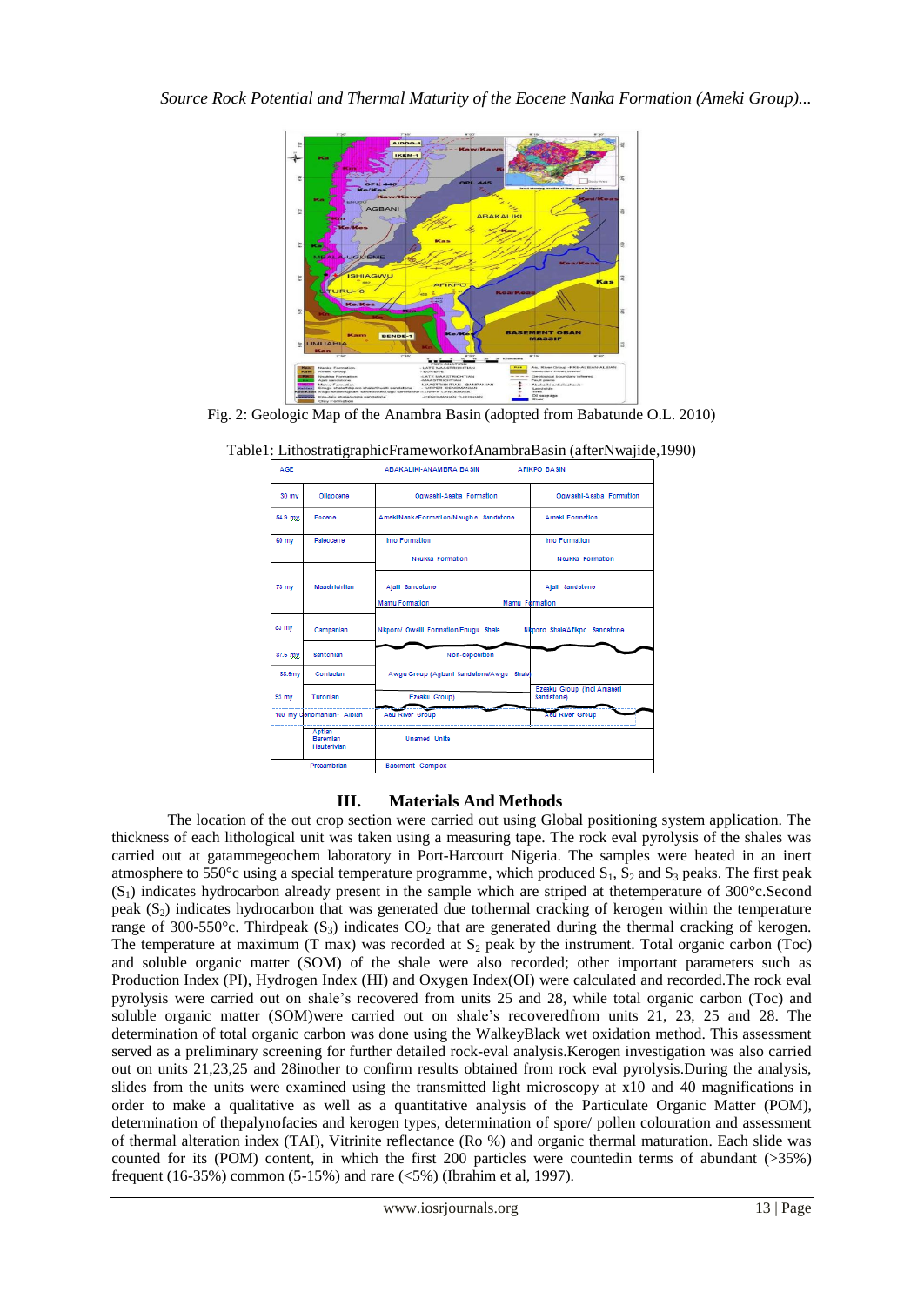#### **IV. Results And Discussion**

The levels of maturity of these samples recovered from various shale units will be dependent on depth,temperature and time of burial, and this necessitated the choose of units of 25 and 28 for rock- eval analysis.It is also a fact to note that petroleum is a generative product of organic matter disseminated in the shale and therefore the quantity of hydrocarbon directly correlated with organic matter concentration of the potential source rocks (Tissot and Welta 1984). The total organic carbon (Toc wt. %) describes the quantity of organic carbon in a rock sample and includes bothkerogen and bitumen (Peter and Cassa 1994).

|      |            |         |          |                | <b>ROCK-EVAL</b> |       | Tmax           | $S_2/S_3$       | PI   | HI                       | OI    |       |
|------|------------|---------|----------|----------------|------------------|-------|----------------|-----------------|------|--------------------------|-------|-------|
| s/no | $\%$       | SOM     | Sample   | $%$ ).<br>'wt. | S.               | $S_2$ | S <sub>3</sub> | $\rm ^{\circ}C$ |      |                          | ۰     | . .   |
|      | <b>SOM</b> | (mg/kg) | type     | Toc            |                  |       |                |                 |      |                          |       |       |
| 21   | 0.023      | 225.0   | Out crop | 2.94           | ۰                |       |                |                 |      | $\overline{\phantom{a}}$ | -     | . .   |
| 23   | 0.008      | 75.0    | Out crop | 4.50           | ۰                | -     |                |                 |      | $\overline{\phantom{a}}$ | -     | . .   |
| 25   | 0.007      | 67.5    | Outcrop  | 3.72           | 0.04             | 0.44  | 1.0            | 407             | 0.44 | 0.08                     | 11.83 | 26.88 |
| 28   | 0.014      | 142.5   | Out crop | 2.40           | 0.11             | 1.32  | 2.7            | 409             | 0.49 | 0.08                     | 55.00 | 12.50 |

Table 2: TOC/Rock-Eval Dataset

The recorded total organic carbon values from the four (4) shale units as shown in table 2 above indicates that the Toc in the studies area ranges from 2.40-4.50 with an average value of 3.39.The total organic carbon suggest that the studied area has a very good Organic carbon content that can generate petroleum as shown in Peters and Cassa 1994 Geochemical parameters of petroleum potential (quantity) of an immature source rock.

The soluble organic matter (SOM) analysis carried out in the studied area was aimed at determining the source rock potential and maturity and allows for the identification of hydrocarbon rich sediments. The results of the soluble organic matter in the studied area ranges from 0.007wt % (67.5 ppm) to 0.023wt % (225.0ppm), with an average value of 0.013wt % (127.5ppm) which indicates a fair source beds for the studied area (Deroo et al 1974).

Rock eval analysis result which was done to asses maturity for the study area show that  $S_1$  which is the measure of hydrocarbon shows as the amount of free hydrocarbon that can be volatilized out of the rock without cracking the kerogen(mg Hc/g rock) has a value range (0.04-0.11) that indicates a poor to fair petroleum potential (PetersandCassa 1994), also  $S_2$  which is the measure of hydrocarbon yield from cracking of kerogen (mg HC/g rock) and heavy hydrocarbons and the existing potential of a rock to generate petroleum has a value range (0.44-1.32) that also indicates a poor petroleum potential for the studied area (Peters and Cassa 1994).  $S_2/S_3$  that indicates the potential of the rock to generate oil has a range value (0.44- 0.49) that identifies the study area as a type IVKerogen, which shows a very low atomic H/C (about 0.5-0.6) and low to high O/C ( $\lt$ 0.3)These kerogens are dominated byinertinitemacerals that generate little or no hydrocarbons during maturation (Peters and Cassa, 1994).

The Production or Productivity Index ( $PI-S_1$ )  $(S_1 + S_2)$  which gradually increases with depth for fine grained rocks as thermally labile components in the kerogen  $(S_2)$ , has 0.08 values for both shale units 25 and 28. This indicates that the stage of thermal maturity for oil in the studies area is immature. (Peter andCassa 1994). The Hydrogen Index (HI=  $(S_2/TOC)$  x 100, mg HC/gToc) which is proportional to the amount of hydrogen in

the kerogen has a value range (11.83 -55.00) that indicates kerogen type IV; showing that the main expelled product of peak maturity will be none (Peter and Cassa 1994).

The Tmax which is the thermal maturity and corresponds to the Rock eval pyrolysis oven temperature  $(°c)$  at maximum S<sub>2</sub>generation has a value range (407-409) that shows an immature stage of thermal maturity for oil. (Peter and Cassa 1994). From the analysis and result above, the plot of hydrogen index (Hl, MgHC/gTOC) against Tmax0c to determine the organic matter quality and maturity, confirmed that the studied area, is at immature stage of thermal maturity for oil and also of type IV kerogen. See fig. 3.



Fig 3: Organic Matter Quality and Maturity showing the Plot of Hydrogen Index (HI) against Tmax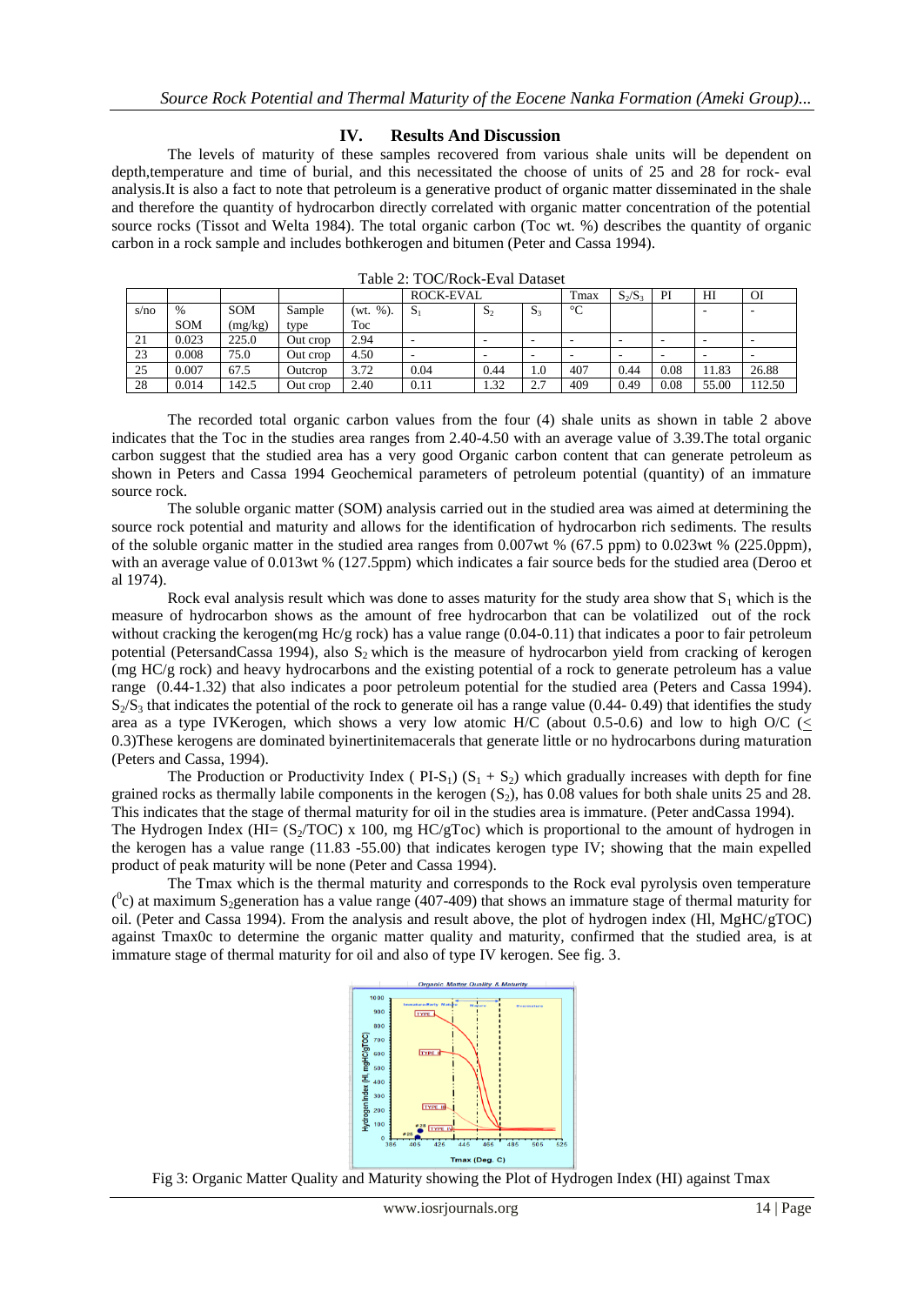Also the plot of Production Index (PI =  $S_1/(S_1 + S_2)$  against maturity (based on Tmax, °c) for kerogen conversion maturity, shows that the studied area is still immature to generate oil. See Fig 4.



Fig. 4: Kerogen Conversion-Maturity showing the plot of Production Index (PI) against Maturity (based on Tmax, °C).

The organic matter abundance logs plotted for Toc (wt %) against depth shows that the studied area is rich in organic carbon and has high Toc (wt %) value see fig. 5a while the plot of soluble organic matter (SOM %) against depth indicate poor to fair source beds. See fig 5b.



Fig. 5: a. Organic Matter Abundance Log of Total organic carbon (Toc) against Depth. b. Organic Matter Abundance Log of Soluble Organic Matter (SOM) against Depth.

Thermal alteration index (TAI) which is a numerical scale based on thermally induced colour changes in spores and pollen was carried out in the area, a value range  $(+ 1 \text{ to } -2)$  that indicates a stage of thermal maturity for oil that is at its immature stage were obtained (Peters and Cassa 1994).

Vitrinity reflection (Ro %) whose measurement are made of the percentage of incident light (usually at a wave length of 546 nm) reflected from vitrinite particles (telocollinite) under oil immersion (Stach et al., 1982), was carried out and a value range (0.2 to 0.3 %) that indicates stage of thermal maturity from oil at its immature stage was recorded (Peters and Cassa 1994, Traverse, 2007). The spore/Pollen (s/p) colour standard calibration together with other thermal maturity parameters as documented by (Pearson, 1984), ranged from pale-yellow- yellow, which corresponds to thermal alteration index (TAI) of +1 to -2 and vitriniterefletance (Ro %) of (0.2 to 0.3 %), as recorded in the studied area indicatesimmatured stage of thermal maturity for oil.

The frequency distributions of the total particulate organic matter (POM) presented in table 3 below and histogram % distribution of particulate organic matter (POM) as indicated in figure 6 shows the distributions of the total particulate organic matter (POM) presents in the analyzed samples. The phytoclasts which ranged from frequent to common consists mostly of moderately to wellpreserve structured terrestrial plant fragments with pale yellow to yellowish colour (eg.tracheids, xylem tissues and cuticles). Trachieds are the most common structure phytoclast constituents usually in the form of elongate lath- shaped particules(Tyson, 1993 and Zobba et al 2007). Based on the presence of pale yellowish phytoclasts, moderately rare amorphous organic matter (AOM), dark opaque(abundant) in colour which consists of wellpreservedequant to lath- shaped fragment of varying size and form, and rare to frequent palynomorphs(Tyson 1993, Chiaghanam et al 2013),suggests a type IV kerogen for the studied area. The palynofacies association for unit 21, 25 and 28 are mostly opaque debris followed by structured wood, while unit 23 has mostly opaque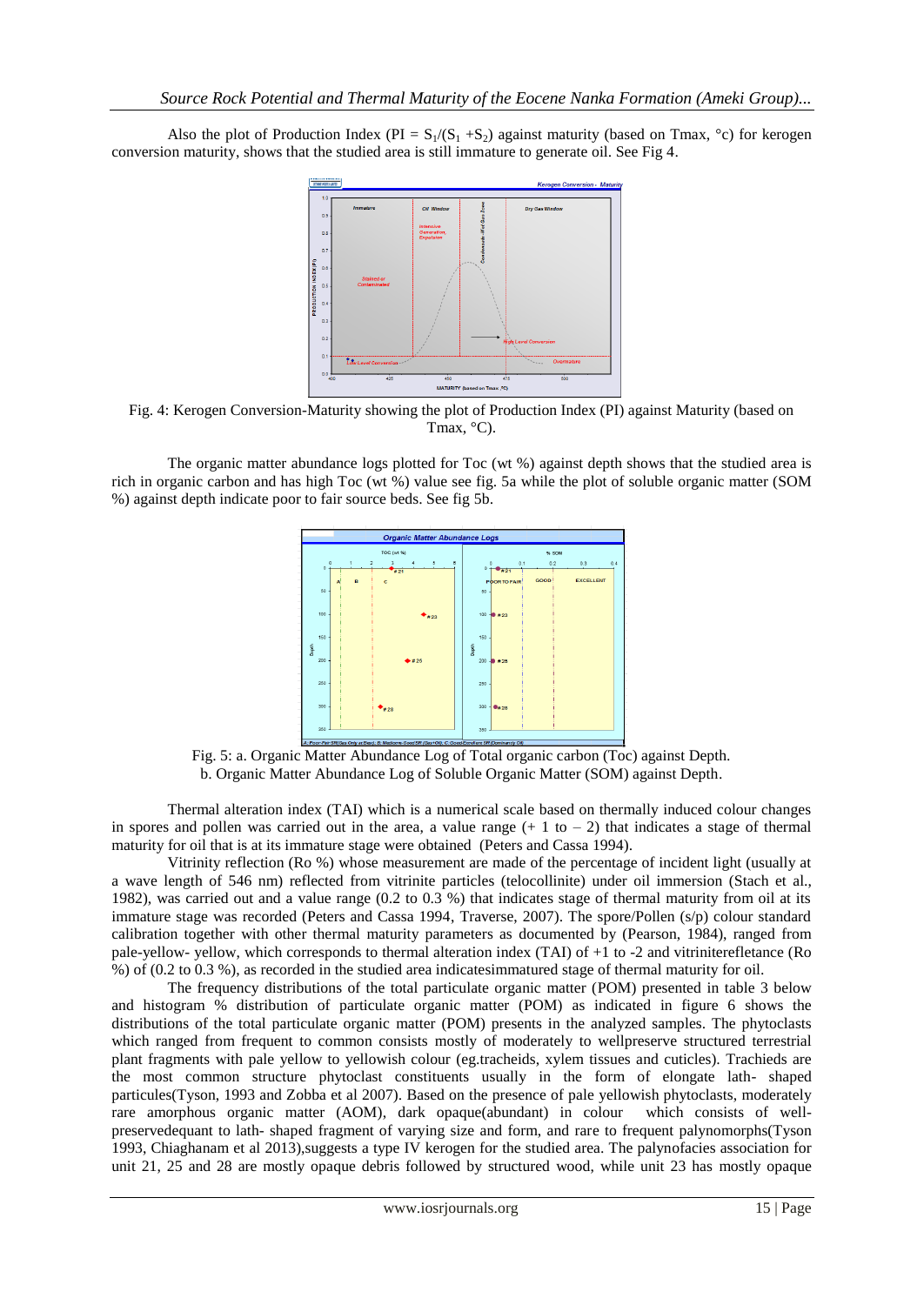debris followed by amorphous organic matter. The micrographs of the kerogen slide showing, the various particulate organic matters (POM) of the examined samples are shown in fig 7 below.

| analyzed samples. |                   |            |                |                     |  |  |
|-------------------|-------------------|------------|----------------|---------------------|--|--|
| <b>SAMPLE NO.</b> | <b>PHYTOCLAST</b> | <b>AOM</b> | <b>OPAQUES</b> | <b>PALYNOMORPHS</b> |  |  |
| <b>UNIT 21</b>    | 35 %              | $0\%$      | 55 %           | 10 %                |  |  |
| <b>UNIT 23</b>    | 13 %              | 37 %       | 48 %           | 2 %                 |  |  |
| <b>UNIT 25</b>    | 36.5 %            | 3 %        | 52.5 %         | 8 %                 |  |  |
| <b>UNIT 28</b>    | 27.5 %            | 3 %        | 65 %           | 4.5 %               |  |  |

Table 3: Summary of % frequency distributions of the total Particulate Organic Matter (POM) present in the



Fig. 6: Histogram % distribution of particulate organic matter (POM) in the kerogen samples



Fig. 7: Micrographs of the Kerogen slides showing the various (POM) of the examined samples.

#### **V. Conclusion**:

The investigated shale units of the Eocene NankaFormation at Ogbunikesoutheastern Nigeria and the results obtained from itsrock eval pyrolysis, Total organic carbon, soluble organic matters, vitrinite reflectance, thermal alteration index and particulate organic matter suggest an environment with high organic carbon content , but are immature to generate hydrocarbon.

#### **References**

- [1]. Adegoke, O.S., 1969. Eocene stratigraphy of Southern Nigeria. Colloquesur 1 Eocene, III. Bureau de RechercheGeologiques et minieres, vol. 69, 20-48.
- [2]. Avbovbo, A.A. 1978. Tertiary Lithostratigraphy of the Niger Delta AAPG Bulletin, Vol. 62,295-306.
- [3]. Babatunde, O.L., 2010.The main oil source Formations of the AnambraBasin, South-eastern Nigeria.AAPG International Convention &Exhibition,September 12-15, Canada